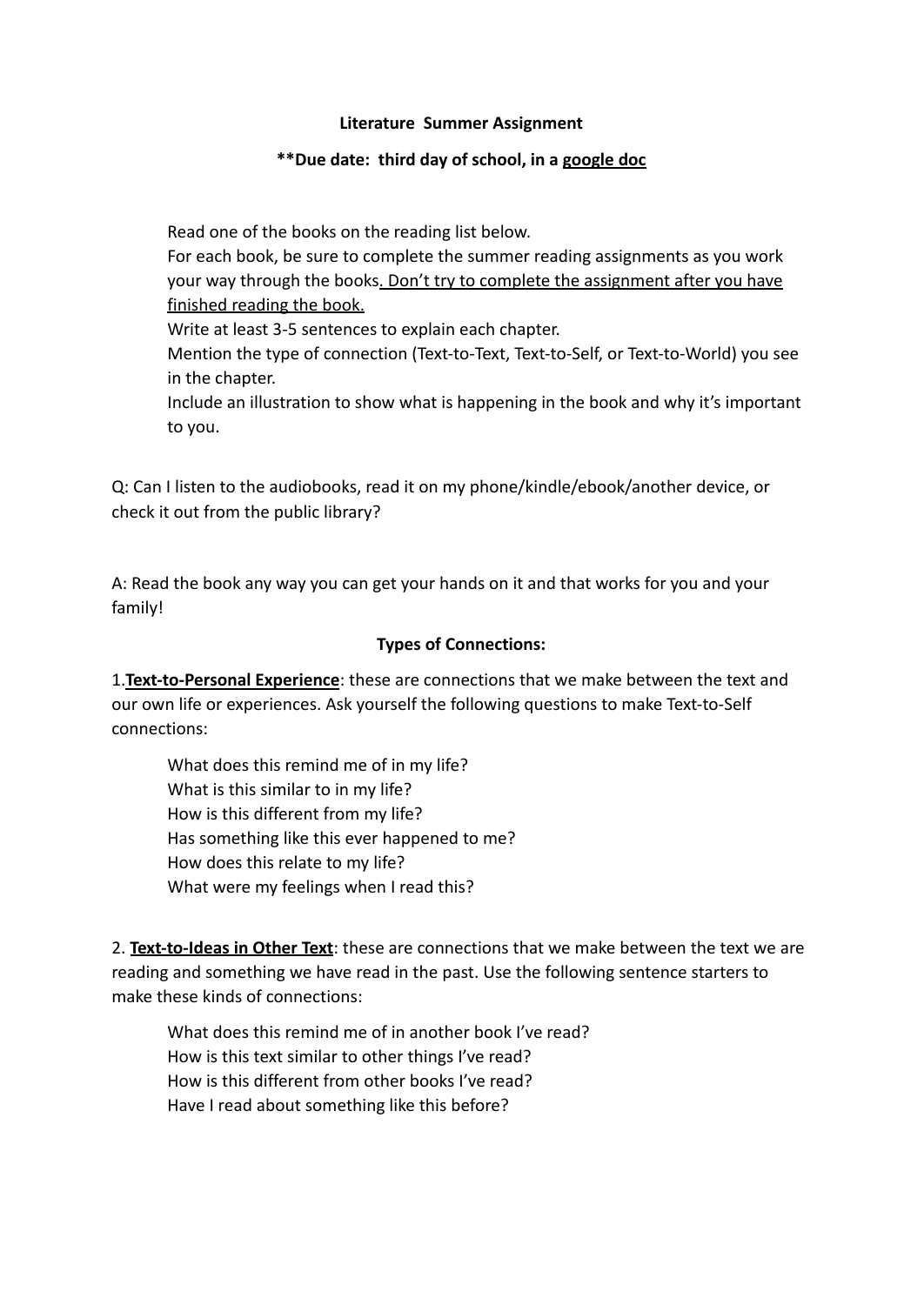3. **Text-to-Society:** these are connections that we make between the text and what we know about the world around us. As you read, you may be reminded of something you saw on t.v., heard on the news, or even learned in another class. Use the following sentence stems to make text-to-world connections:

What does this remind me of in the real world? How is this text similar to things that happen in the real world? How is this different from things that happen in the real world? How did that part relate to the world around me?

| <b>Recommended for rising</b><br>$6th$ graders                | <b>Recommended for rising</b><br>7th graders               | <b>Recommended for rising</b><br>8 <sup>th</sup> graders          |
|---------------------------------------------------------------|------------------------------------------------------------|-------------------------------------------------------------------|
| <b>Sisters</b><br>by Raina Telgemeier                         | The Crossover<br>by Kwame<br>Alexander                     | The Westing Game<br>by Ellen Raskin                               |
| Posted<br>by John David<br><b>Anderson</b>                    | Dead End in Norvelt<br>by Jack Gantos                      | The Seventh Most<br><b>Important Thing</b><br>by Shelley Pearsall |
| The Giver<br>by Lois Lowry                                    | Under the Mesquite<br>by Guadalupe Garcia<br><b>McCall</b> | Summer of the<br><b>Gypsy Moths</b><br>by Sara Pennypacker        |
| The Uncorker of<br><b>Ocean Bottles</b><br>by Michelle Cuevas | Wolf Hollow<br>by Lauren Wolk                              | Monster by Walter<br>Dean Myers                                   |
| Wonder<br>by R.J. Palacio                                     | Among the Hidden<br>by Margaret<br><b>Peterson Haddix</b>  |                                                                   |
| All's Faire in Middle<br>School<br>by Victoria<br>Jamieson    | The Benefits of<br>Being an Octopus by<br>Ann Braden       |                                                                   |

# **Summer Reading List**